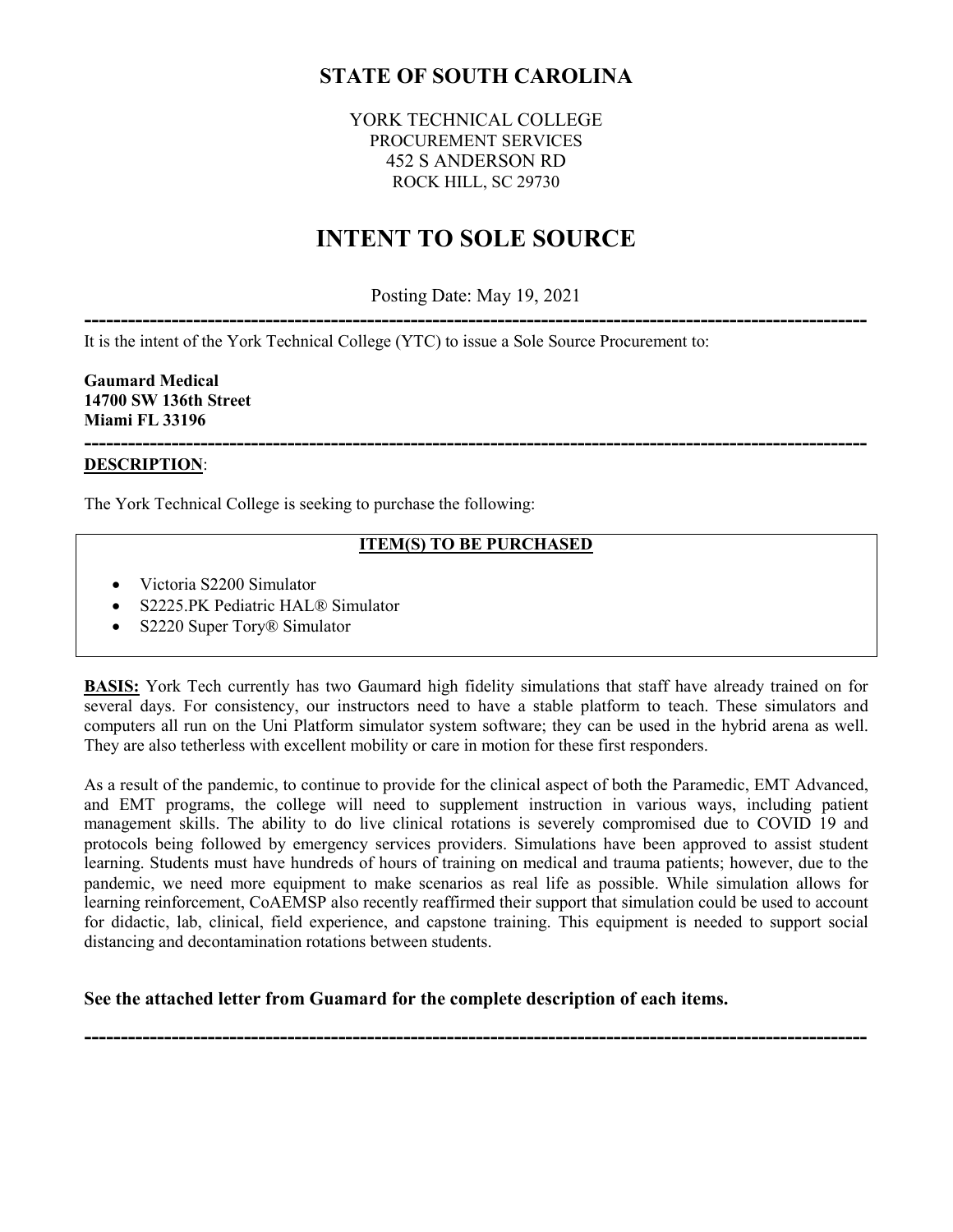#### **RIGHT TO PROTEST - SEE SECTION 11-35-4210 OF THE SOUTH CAROLINA CONSOLIDATED PROCUREMENT CODE**

#### **PROTEST - CPO - MMO ADDRESS (JUN 2006)**

If you are aggrieved in connection with the award of the contract, you may be entitled to protest, but only as provided in Section 11-35-4210. To protest an award, you must (i) submit notice of your intent to protest within seven business days of the date the award notice is posted, and (ii) submit your actual protest within fifteen days of the date the award notice is posted. Days are calculated as provided in Section 11-35-310(13). Both protests and notices of intent to protest must be in writing and must be received by the appropriate Chief Procurement Officer within the time provided. See clause entitled "Protest-CPO". The grounds of the protest and the relief requested must be set forth with enough particularity to give notice of the issues to be decided. AP

PROTEST - CPO ADDRESS - MMO: Any protest must be addressed to the Chief Procurement Officer, Materials Management Office, and submitted in writing:

(a) by email to protest-mmo $@$ mmo.sc.gov

(b) by post or delivery to 1201 Main Street, Suite 600, Columbia, SC 29201.

## **THIS NOTICE OF INTENT TO SOLE SOURCE IS TO DETERMINE THE AVAILABILITY OF VENDORS ABLE TO PROVIDE THE REQUESTED SERVICES.**

**------------------------------------------------------------------------------------------------------------**

Gaumard has stated they are the exclusive manufacturer of the above referenced products.

The equipment is required for pre-clinical training purposes by the York Technical College for students to generate competences in their learning experience.

#### **SUBMIT BY:**

Vendors that believe they can compete for this requirement are invited to contact: Megan McDonnough, Procurement Specialist by emailing [MMcDonnough@yorktech.edu](mailto:MMcDonnough@yorktech.edu) by **5:00 p.m. on May 28, 2021**.

We do not guarantee that vendors responding to this notice will be rendered a request to submit an offer for this procurement. In addition, we do not guarantee that any solicitation will occur for this procurement, but reserve the right to solicit proposals now and in the future.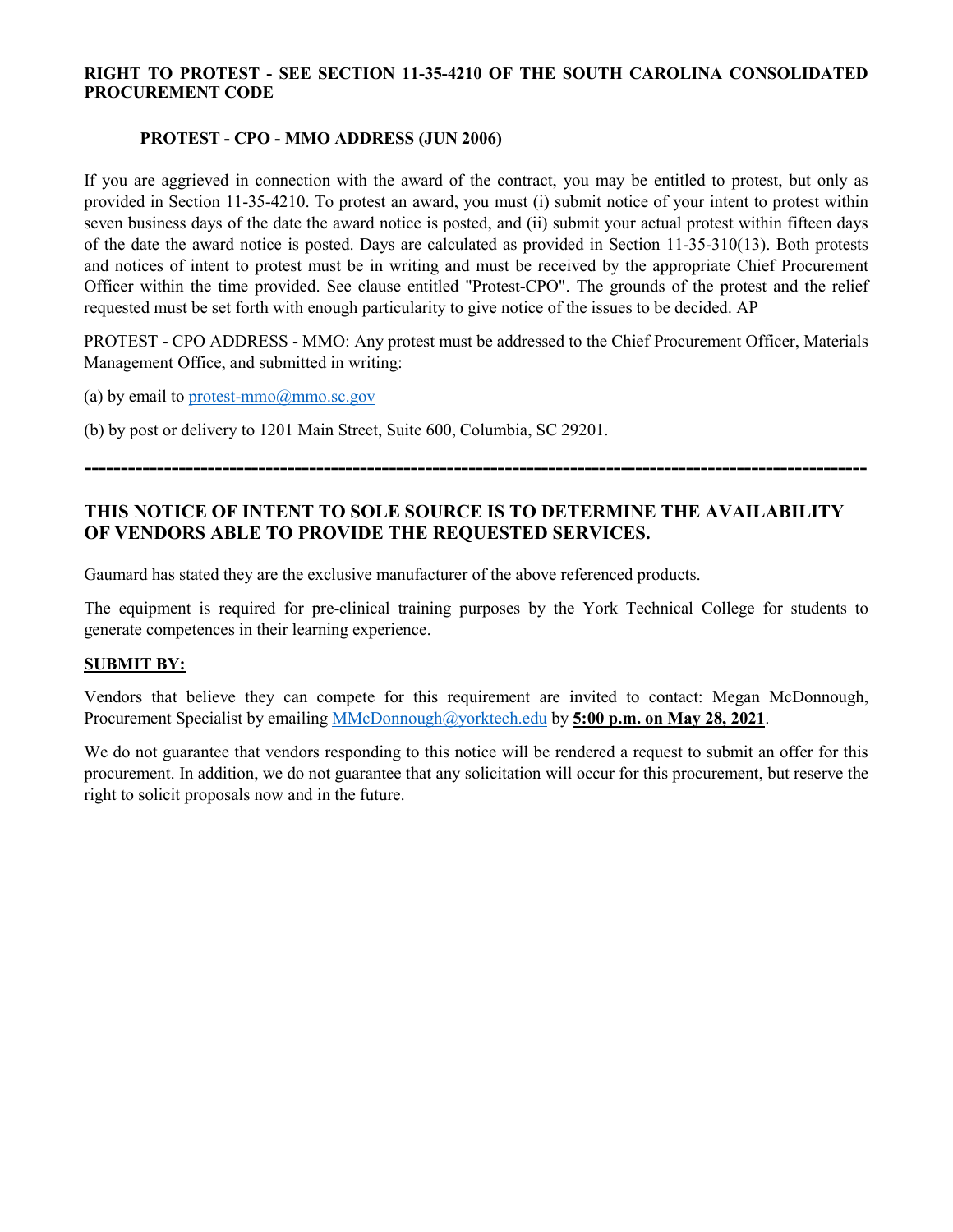

April 30th, 2021

To Whom It May Concern:

Gaumard Scientific Company., Inc. located at 14700 SW 136 Street, Miami, FL 33196 is the sole manufacturer and sole distributor for the following item:

## **The following features apply to the S2200 Victoria**

Victoria is a labor and delivery patient simulator as well as a non-pregnant simulator, which permits learners to recognize and resolve clinical situations in a safe training environment for improving individual, and team performance, which may result in improved patient care in real situations, reduced medical errors, and thus lower overall medical liability costs.

The following are features, benefits, and capabilities that are exclusive to Gaumard' s Victoria S2200 when compared to products of the same class that are manufactured by our competitors. For a complete list of product features and items included with the package, please refer to Victoria's product sell sheet.

• High-fidelity lifelike appearance – The body is anatomically accurate, and is completely covered by a smooth full body skin, which facilitates suspension of disbelief and emotional engagement. Moreover, limb joints are covered by skin so they do not distract the participants.

• Comprehensive tetherless and wireless capabilities – all operating components including breathing components and fluid reservoirs are housed inside the patient simulator itself

• Longest battery life – battery for up to 10 hrs. facilitates in-situ simulation, transportation and mobility.

• Includes the most realistic and lifelike neonate with programmable vital signs, head movement, crying, and joint articulation.

• Support most number of real monitoring devices (EKG, AED, Automatic BP, fetal monitoring, and pulse oximetry) to allow participants to train using real equipment.

• Simulates the most realistic birthing experience including normal delivery, breech, shoulder dystocia, and C-section presentation.

- 5th generation whisper-quiet Precision Fetal Delivery system
- Most realistic placenta and umbilical cord for cord complication simulation
- 4 interchangeable abdominal covers Contraction and fetal heart sounds abdomen, palpation abdomen, post-partum abdomen, and C-section.

• Realistic postpartum simulation with built-in high capacity blood reservoir and programmable blood flow control

A global commitment to healthcare educators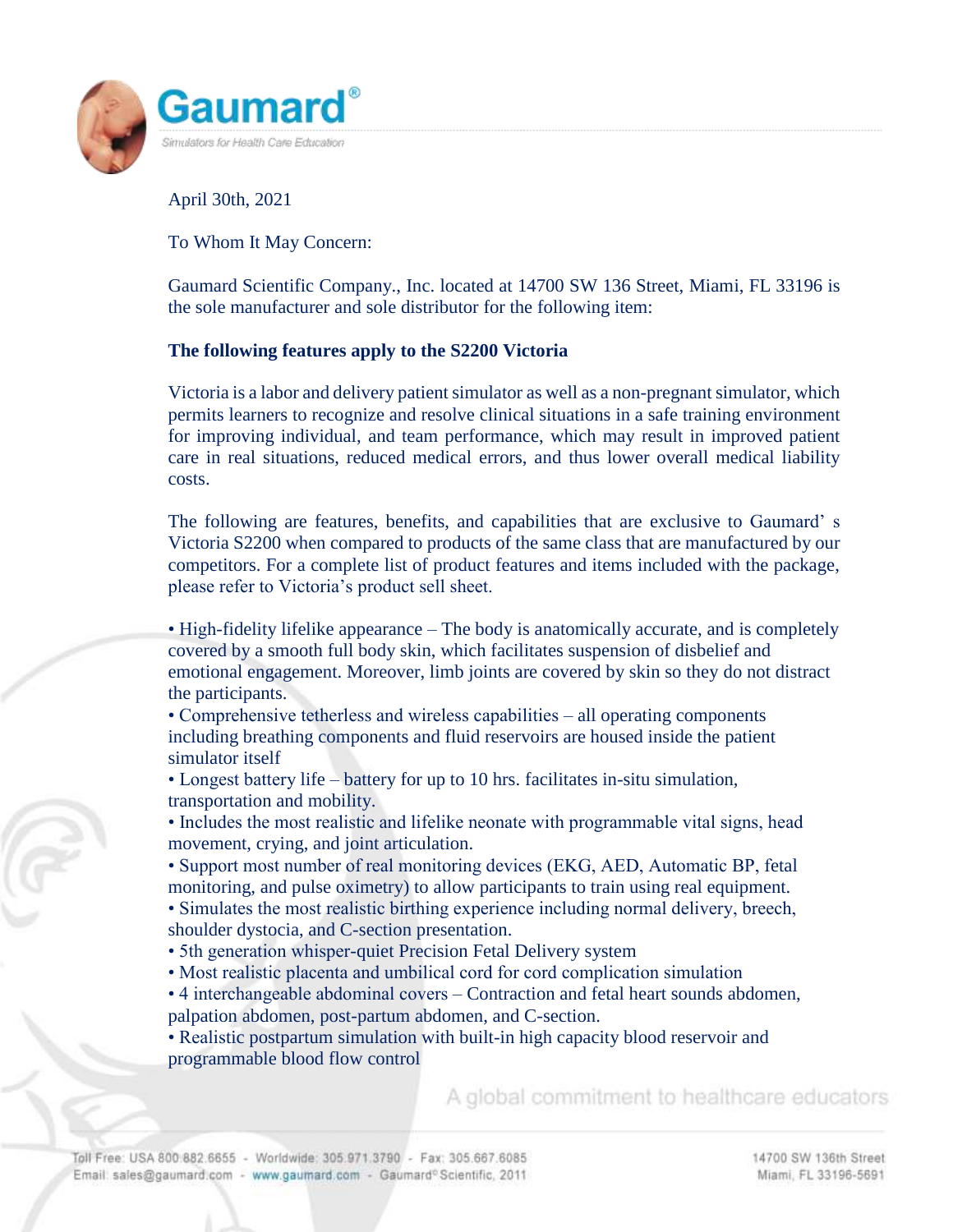

- Automatic Drug Recognition and programmable syringes allow operator to monitor the medication type, volume and rate injected into the patient's arm in real-time.
- (Optional) non-pregnant abdominal cover and gynecology package allows for nonpregnant patient simulation and advanced GYN skills training.
- Intrapartum bleeding simulates bleeding or amniotic fluid during the delivery process
- Self-lubricating birthing canal ensures the birth canal and fetus remain lubricated during a lengthy simulation
- Replaceable high-fidelity episiotomy suture trainers (included)
- Includes rugged wireless tablet PC that allows the operator to control Victoria at a distance without interrupting the simulation and during transit.

• UNI 3D Patient Monitor - Real-time monitoring and logging of fetal cardinal movements and the participant's actions including traction and torsion of the fetal neck and hips.

• Mother-Fetus-Newborn physiologic link wirelessly transfers fetal condition to Newborn HAL or Premie HAL for comprehensive resuscitation training and team training.

- 45+ scenarios that can be edited and shared between users (included)
- NOELLE scenarios are fully compatible with Victoria
- No annual software or scenario licensing fees
- UNI Software updates included
- Instructor and student scenario training guidebooks (included)

Please do not hesitate to contact us if you require additional information.

Sincerely,

## *Odalys Suarez*

Tel: 305-971-3790 Ext. 2168 Toll Free: 1-800-882-6655 Fax: 305-252-0755 [odalys.suarez@gaumard.com](mailto:odalys.suarez@gaumard.com) Website: www.gaumard.com

A global commitment to healthcare educators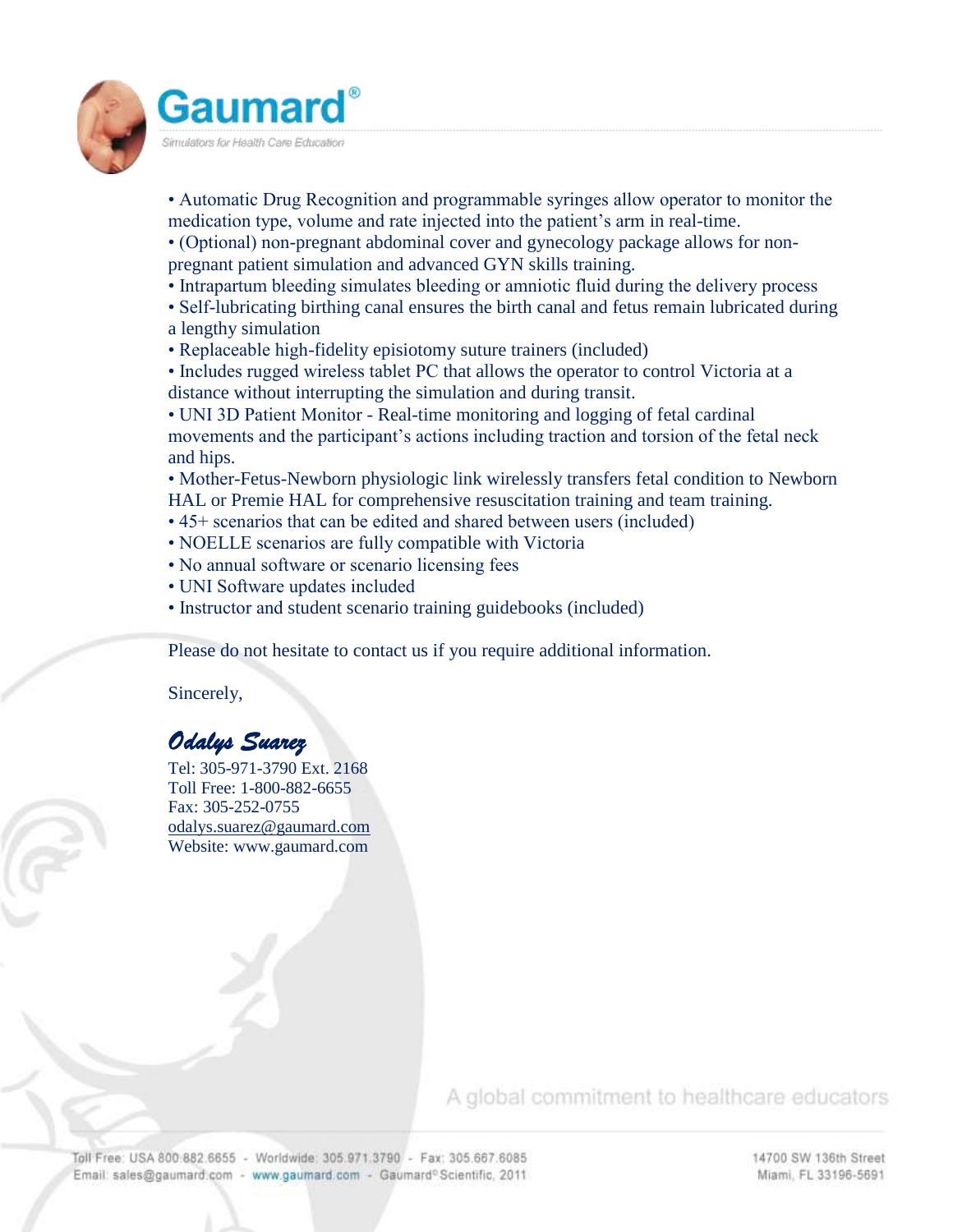

April 30th, 2027

To Whom It May Concern:

Gaumard Scientific Company., Inc. located at 14700 SW 136 Street, Miami, FL 33196 is the sole provider and sole manufacturer for the following item: **S2220 Super Tory®.**

Super Tory is the first newborn simulator developed to meet the challenges of neonatal care specialist training in real environments. Active movement, true ventilator support, real patient monitoring, and all-day battery life. These are just a few of the revolutionary new capabilities that allow Super Tory to simulate complex pathologies and respond to interventions with unparalleled realism.

The following are features, benefits, and capabilities that are exclusive to Gaumard' s **S2220 Super Tory®:**

- Full-term newborn, 8 lbs., 21 in.
- Tetherless and wireless; fully responsive during transport
- Wireless control at distances up to 100 ft.
- Internal rechargeable battery provides up to 8 hr. of Tetherless operation
- Smooth and supple full- body skin with seamless trunk and limb joints
- Programmable movement: blinking, mouth open and close, arm and leg flexion and extension
- Realistic joint articulation: neck, shoulder, elbow, hip, and knee
- Forearm pronation and supination
- Lifelike umbilicus and post cord detachment navel
- Palpable bony landmarks
- Near-silent operation
- NOELLE® Fetus-Newborn wireless link capability
- Tablet PC preloaded with UNI® included
- OMNI®2 ready
- Crying/grunting with visible mouth movement
- Blinking eyes
- Seizures/convulsions
- Programmable muscle tone: active, reduced, and limp
- Anatomically accurate oral cavity and airway
- Nasotracheal / orotracheal intubation (ETT, laryngeal airway)
- Head tilt, chin lift, jaw thrust
- Supports esophageal intubation
- NG/OG tube placement
- Bag-valve-mask ventilation support
- Neck hyperextension and flexion airway obstruction with event capture and logging
- Intubation depth detection and software event log
- Spontaneous, continuous breathing
- Variable respiratory rates and inspiratory/ expiratory ratios
- Programmable unilateral chest rise and fall
- Unilateral lung sounds synchronized with respiratory rate
- Programmable retractions, "see-saw" breathing
- Mechanical ventilation support
	- A/C, SIMV, CPAP, PCV, PSV, NIPPV
	- **Supports PEEP** (up to 20 cmH2O)
	- Dynamic airway and lung controls
	- **variable lung compliance**
	- Bilateral bronchi resistance

Toll Free: USA 800.882.6655 - Worldwide: 305.971.3790 - Fax: 305.252.0755 14700 SW 136th Street

Email: sales@[gaumard.com](mailto:gaumardcareers@gaumard.com) - [www.gaumard.com](http://www.gaumard.com/) - Gaumard® Scientific, 2017 Miami, FL 33196-5691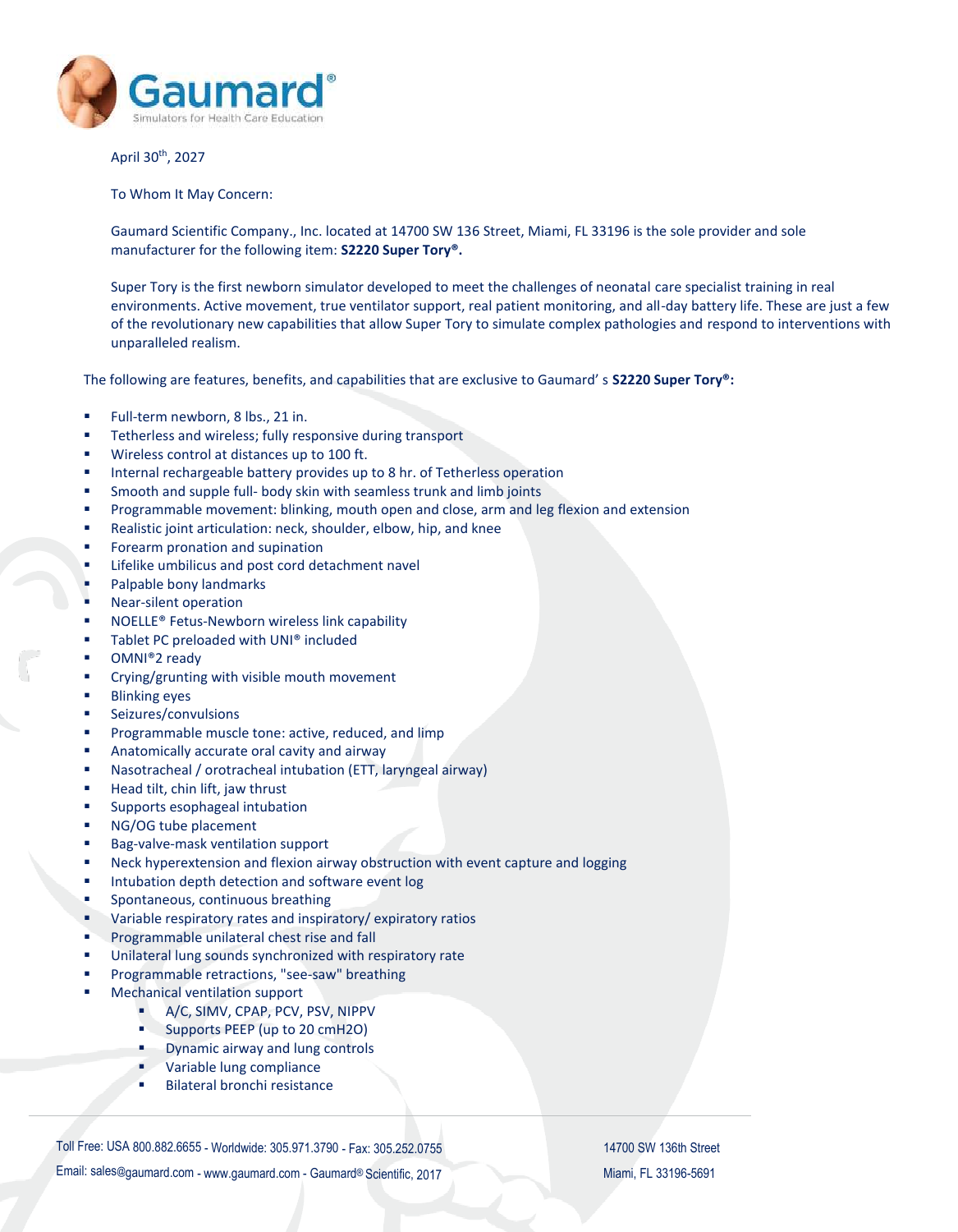

- Programmable respiratory efforts for weaning/liberation
- Unilateral chest rises with right main stem intubation (Automatic detection and logging)
- Real-time ventilation feedback
- Bilateral, midaxillary pneumothorax sites support needle decompression and chest tube insertion
- Pneumothorax sites feature palpable bony landmarks, realistic skin for cutting and suturing, bleeding, tactile pleural pop, and fluid drain
- Visible chest rise during bag-valve-mask ventilation
- Supports EtCO2 monitoring using real sensors and monitoring devices
- Visible cyanosis, jaundice, paleness, and redness with variable intensities
- Supports manual capillary refill time assessment on the left foot (Automatic detection and logging)
- Programmable fontanel: depressed, normal, and bulging
- **Palpable pulses: brachial, femoral, and umbilical**
- Pulse palpation event detection and logging
- **Blood pressure dependent pulses**
- Supports blood pressure monitoring using real NIBP cuff
- Audible Korotkoff sounds
- Preductal (right hand) and post ductal (right foot) SpO2 monitoring using real devices
- Includes comprehensive library of ECG rhythms with customizable beat variations
- Supports ECG monitoring using real devices
- Supports ECG-derived respiration monitoring (EDR)
- eCPR™ Real-time quality feedback and reporting
	- **Time to CPR**
	- Compression depth/rate
	- Compression interruptions
	- **•** Ventilation rate
	- Excessive ventilation
	- Smart CPR voice coach
- **EXECUTE:** Chest compression depth sensor
- Defibrillate, cardiovert, and pace using real devices and energy
- Effective chest compressions generate palpable femoral pulses and ECG activity
- Healthy and abnormal heart sounds
- Supports virtual pacing and defibrillation
- IV cannulation: bolus, infusion, and sampling
- Hand
- Scalp
- Umbilicus
- Umbilical catheterization (UVC/UAC): continuous infusion and sampling
- Bilateral IO Tibial infusion
- Programmable abdominal distension
- Urinary catheterization with return
- Normal and abnormal bowel sounds

Please do not hesitate to contact us if you require additional information.

Sincerely,

## **Odalys Suarez**

Customer Service Department Gaumard Scientific 305-971-3790 ext.2158 305-252-0755 Fax [odalys.suarez@gaumard.com](mailto:odalys.suarez@gaumard.com) [www.gaumard.com](http://www.gaumard.com/)

Toll Free: USA 800.882.6655 - Worldwide: 305.971.3790 - Fax: 305.252.0755 14700 SW 136th Street Email: sales@[gaumard.com](mailto:gaumardcareers@gaumard.com) - [www.gaumard.com](http://www.gaumard.com/) - Gaumard® Scientific, 2017 Miami, FL 33196-569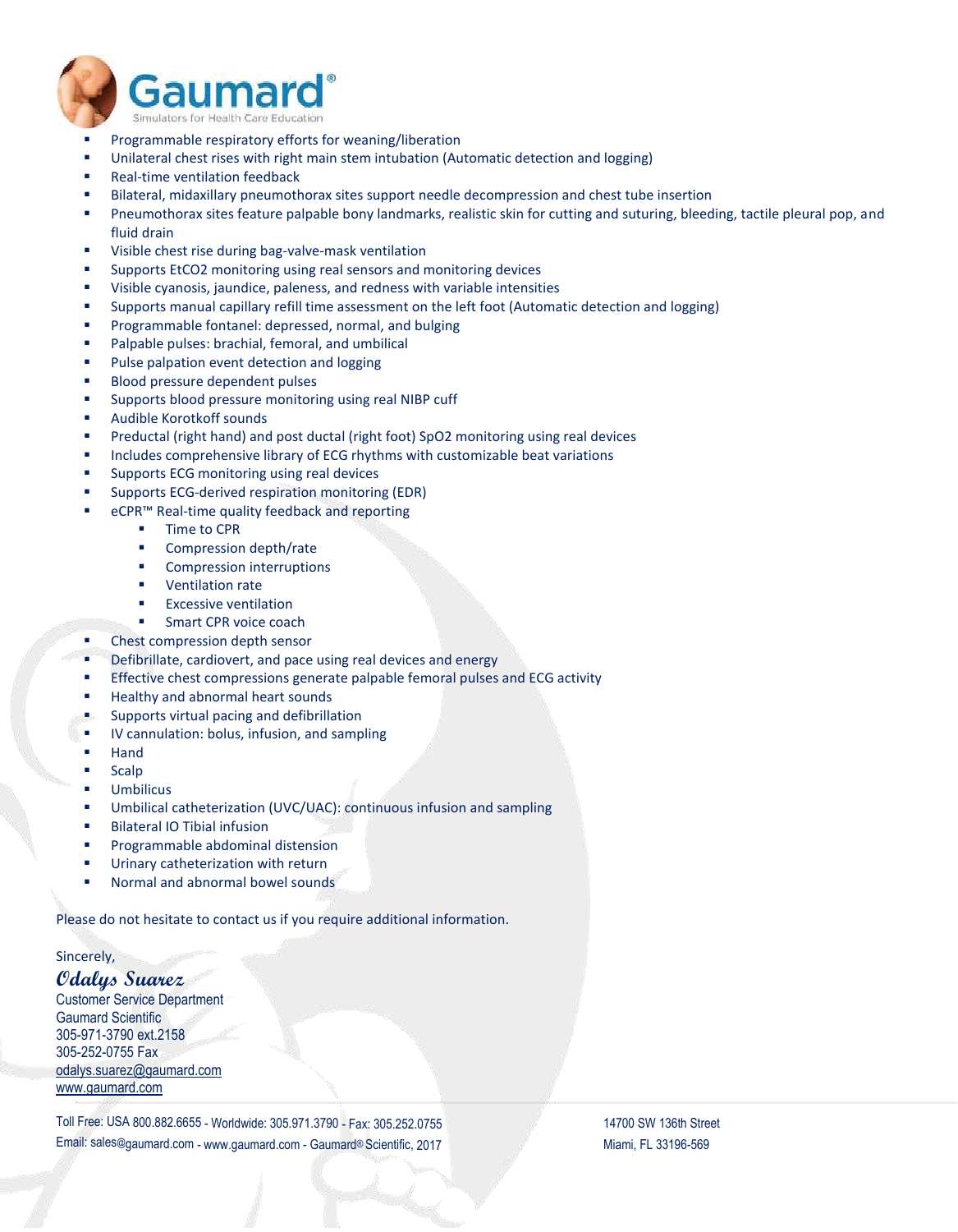

April 30th, 2021

To Whom It May Concern:

Gaumard Scientific Company., Inc. located at 14700 SW 136 Street, Miami, FL 33196 is the sole manufacturer and distributor of a pediatric simulator that is wireless, tetherless, that has dynamic lung compliance, lifelike facial expressions, jaw and neck movements as well as interactive tracking eyes. The Pediatric Hal also has the following features:

#### **The following features apply to the S2225.PK Pediatric HAL®**:

- **Tetherless and wireless; fully responsive during transport**
- **Internal rechargeable battery**
- Smooth and supple full-body skin with seamless trunk and limb joints
- **Realistic joint articulation: neck, shoulder, elbow, hip, and knee**
- Tablet PC preloaded with UNI<sup>®</sup> included
- **DMNI®2** ready
- Includes 10 preprogrammed SLEs and facilitator's guidebook
- Active robotics simulate life-like facial expressions including: anger, transient pain, ongoing pain, amazement, quizzical, crying, yawning
- Preprogrammed emotional states automatically express associated verbal and non-verbal cues without manual input: worried, anxious, lethargic, distracted.
- Programmable jaw movement, bilateral or unilateral brow movement, and horizontal neck rotation
- Automatic jaw movement synchronized with speech
- Automatically turns head and eyes towards the approaching subject
- Interactive eyes: eyes can automatically follow a moving object
- Independent, active pupillary light reflex
- Abnormal eye and eyelid movements: cross-eyed, nystagmus, eyelid twitching, eyelid droop
- Programmable crying/tears release real fluid
- Wireless streaming voice
- 50+ prerecorded speech responses
- Supports Nasotracheal /orotracheal intubation with standard instruments including endotracheal tubes and supraglottic airway devices
- **Tracheal intubation detection**
- Supports esophageal intubation
- Supports bag-valve-mask ventilation
- Realistic surgical trachea permits tracheostomy, crichothyrotomy, and retrograde intubation
- **Programmable difficult airway: laryngospasm and tongue edema**
- Spontaneous breathing and selectable normal and abnormal respiratory patterns
- **Variable respiratory rates and inspiratory/expiratory ratios**
- Programmable unilateral chest rise and fall
- Real CO2 exhalation: supports etCO2 monitoring using real sensors and monitoring devices
- Selectable normal and abnormal sounds: upper right front and back, upper left front and back, lower right back, and lower left back